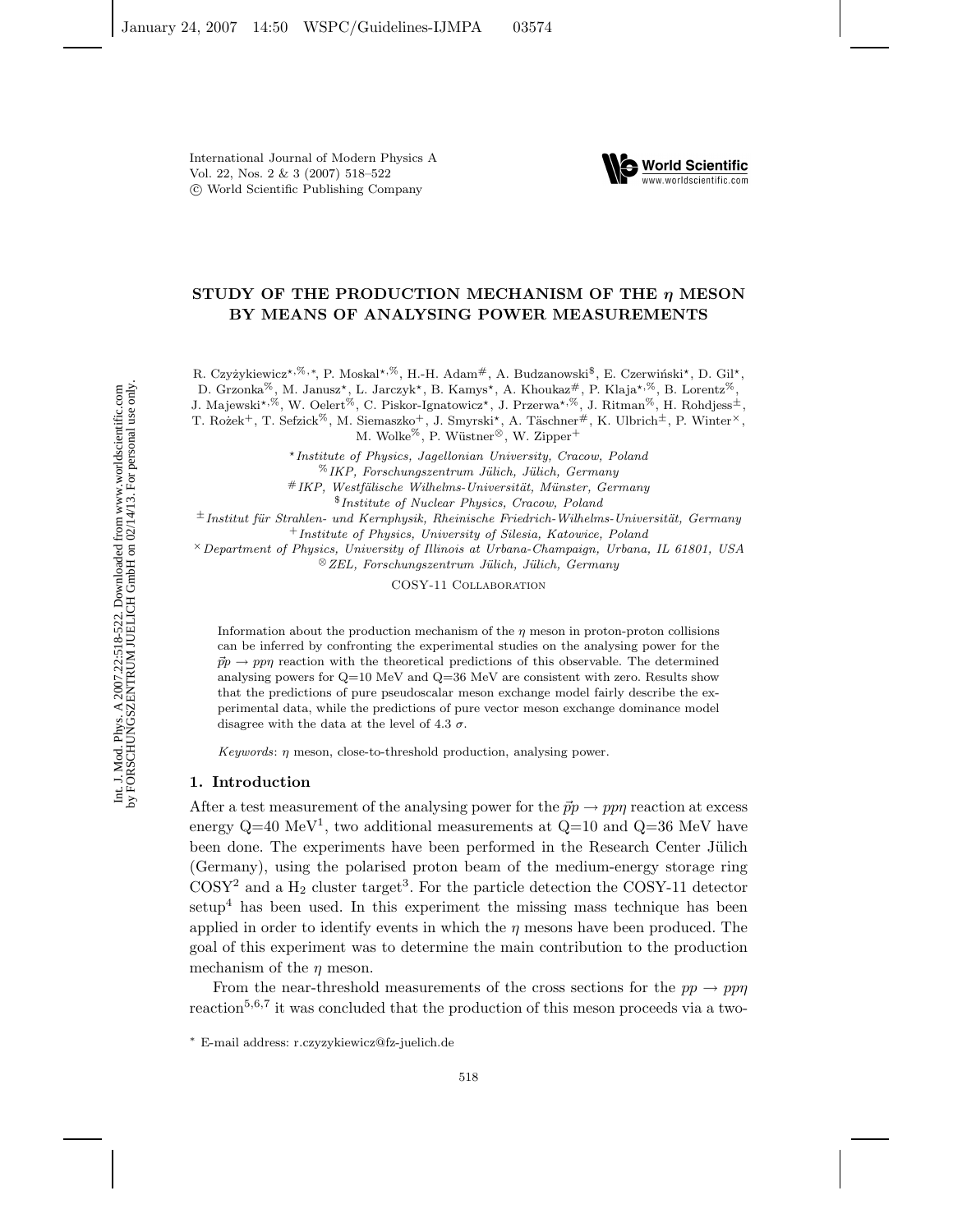

Fig. 1. Predictions of the analysing power for the  $\vec{p}p \rightarrow pp\eta$  reaction at Q=10 MeV as a function of the centerof-mass (CM) polar angle of the  $\eta$  meson emission  $(\Theta_{CM})$ . For the explanations of curves see text.

step process, namely the excitation of the  $S_{11}(1535)$  resonance and its subsequent decay into a proton- $\eta$  pair<sup>8,9,10,11</sup>. There exist, however, many possibilities leading to the excitation of the resonant state of the nucleon in this reaction. The simplest way to answer the question whether the excitation of the  $S_{11}(1535)$  proceeds via the exchange of the pseudoscalar- or vector mesons (or exchange of both types of mesons) is the measurement of the analysing power for the  $\vec{p}p \rightarrow pp\eta$  reaction. In Figure 1, predictions for two scenarious mentioned above are depicted for the excess energy Q=10 MeV.

The solid line in Fig. 1 is a prediction for the pseudoscalar meson exchange model<sup>8,14</sup>, where the excitation of the  $S_{11}(1535)$  resonance is dominated by the exchange of pseudoscalar mesons, whereas the dotted line represents the results of the calculations based on vector meson exchange<sup>15</sup>. Significant differences in the sign and the magnitude of the analysing power predicted basing upon different assumptions show the sensitivity of the analysing power to the production mechanism.

# **2. Preliminary Results**

The experiments have been performed at the beam momenta p*beam*=2.010 and  $2.085 \text{ GeV/c}$ , corresponding to the excess energies  $Q=10$  and 36 MeV, respectively<sup>12</sup>*,*<sup>13</sup>. Analysing powers have been determined as functions of the centerof-mass polar angles of the  $\eta$  meson emission –  $\Theta_{CM}$ . The preliminary results of the data analysis are depicted in Fig. 2.

In order to verify the correctness of the models the reduced  $\chi^2$  for both hypotheses have been calculated. In calculations the data point for Q=36 MeV and  $\cos \Theta_{CM}$  = −0.75 has been excluded due to the low statistics and problems with the background evaluation, resulting in large systematical error. The reduced value of the  $\chi^2$  for the pseudoscalar meson exchange model was found to be  $\chi_{pseudoscalar}^2 = 0.68$ , which corresponds to the significance level  $\alpha_{pseudoscalar} = 0.69$ ,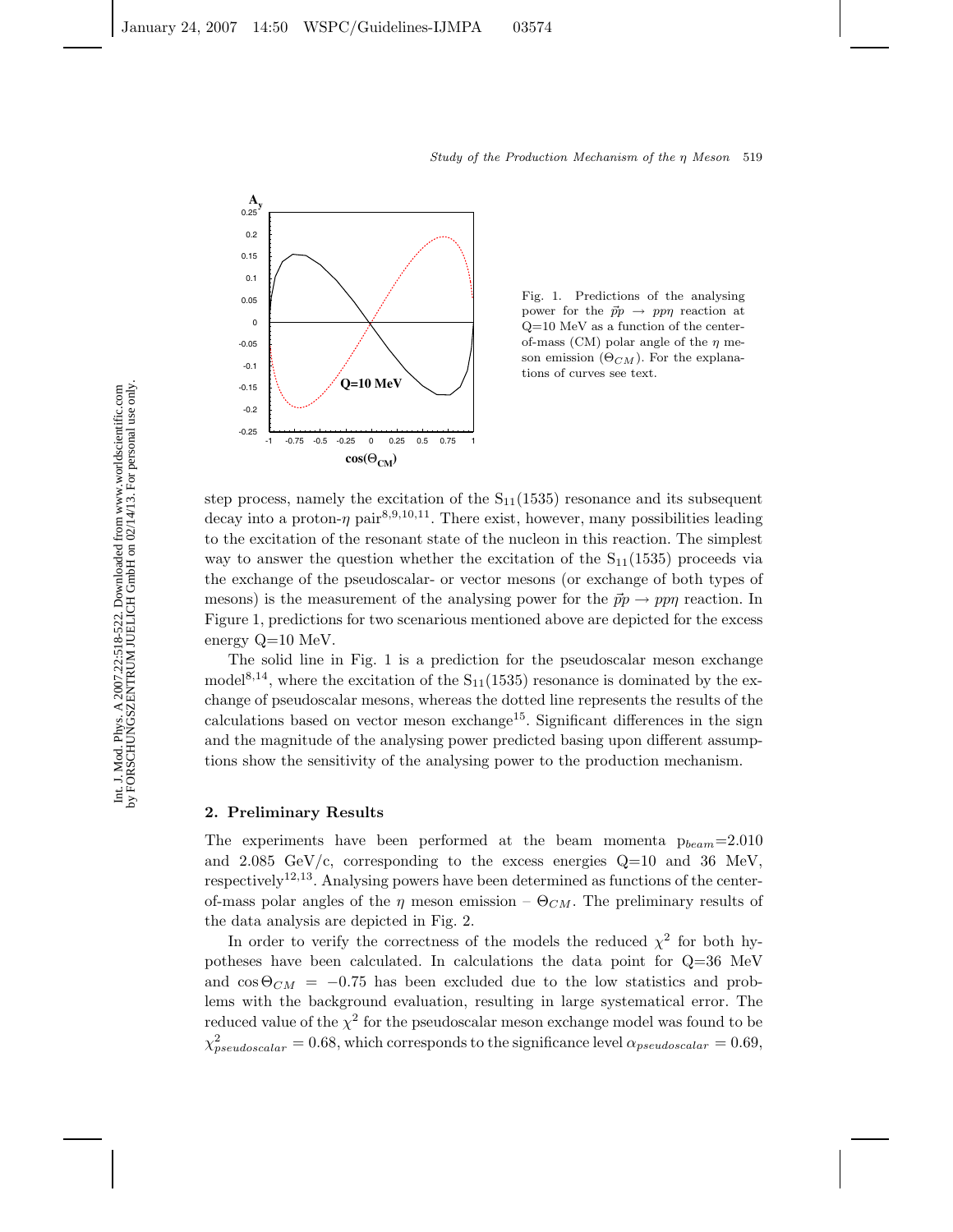

Fig. 2. Left: Analysing power function for the  $\vec{p}p \to pp\eta$  reaction at Q=10 MeV. *Right*: The same, but for the excess energy Q=36 MeV. Vertical bars denote the statistical errors, whereas the horizontal bars are to visualize the ranges of averaging. Full lines are predictions of the pseudoscalar meson exchange model<sup>8,14</sup>, whereas dotted lines are the predictions of vector meson exchange model<sup>15</sup>. For  $Q=36$  MeV prediction of vector meson exchange model is consistent with zero. The size of the vertical axis has been chosen to cover the full range of the allowed values of  $Ay$ .

whereas for the vector meson exchange model  $\chi^2_{vector} = 2.85$  resulting in the significance level  $\alpha_{vector} = 0.006$ .

In Ref. 15 the angular distribution of the analysing power is parametrized with the following equation:

$$
A_y(\Theta_{CM}) = A_y^{max} \sin 2\Theta_{CM}, \qquad (1)
$$



Fig. 3. The line denotes the energy dependence of  $A_y^{max}$  according to the vector meson exchange model<sup>15</sup>. Two points are the experimentally determined values of the  $A_y^{max}$  for  $Q=10$ and 36 MeV.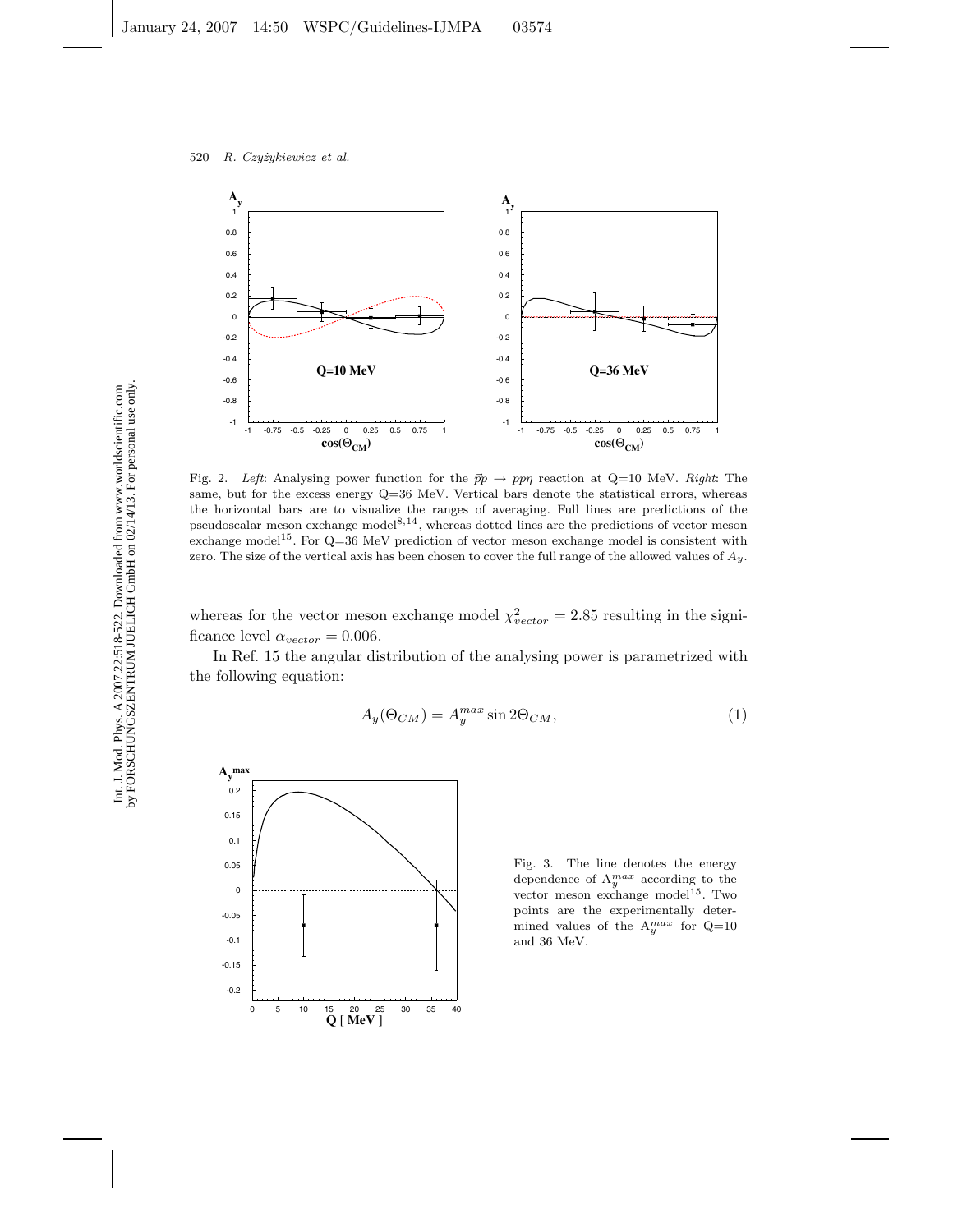where the amplitute  $A_y^{max}$  is a function of the excess energy Q, and its energy dependence is shown as the solid line in Fig. 3.

Assuming that the predictions of the vector meson exchange model regarding the shape of the angular dependence of the analysing power are correct, we have estimated the values of  $A_y^{max}$  comparing the experimental data with the predicted shape utilizing a  $\chi^2$  test. The values of  $A_y^{max}$  for Q=10 and 36 MeV have been determined, and are equal to  $-0.070\pm0.062$  and  $-0.070\pm0.091$ , respectively. Results are presented in Fig. 3. The predicted  $A_y^{max}$  function, is at a distance of 4.3  $\sigma$  from the data point for Q=10 MeV.

#### **3. Conclusions**

Our studies indicate that the predictions of the analysing power within the pure vector meson exchange models can be rejected with significance level of 0.006. On the other hand, predictions of the pseudoscalar meson exchange model, where  $\pi$ meson is the dominant meson in the internuclear exchange are in line with the experimental data with the statistical probability of 69 %. This suggests that the latter scenario is much more probable for the  $\eta$  meson production. However, the interference in the exchange of both types of mesons are not excluded and should be studied theoritically. It is also possible that the mesonic or nucleonic currents contribute to the  $\eta$  meson production more than it has been assumed in both models. Further theoretical analysis of this process is required.

The analysing powers for  $Q=10$  MeV and  $Q=36$  MeV are consistent with zero, within one standard deviation. This may suggest that the  $\eta$  meson is predominantly produced in the s-wave. This observation is in agreement with the results of the analysing power measurements performed by the DISTO collaboration<sup>16</sup> where, interestingly, in the far-from-threshold energy region the A*<sup>y</sup>* were found to be consistent with zero within one standard deviation.

## **Acknowledgments**

We acknowledge the support of the European Community-Research Infrastructure Activity under the FP6 "Structuring the European Research Area" programme (HadronPhysics, contract number RII3-CT-2004-506078), of the FFE grants  $(41266606$  and  $41266654)$  from the Research Centre Jülich, of the DAAD Exchange Programme (PPP-Polen), of the Polish State Committee for Scientific Research (grant No. PB1060/P03/2004/26), and of the RII3/CT/2004/506078 - Hadron Physics-Activity - N4:EtaMesonNet.

## **References**

- 1. P. Winter *et al.*, *Phys. Lett.* **B544**, 251 (2002); erratum-ibid. **553** 339 (2003).
- 2. R. Maier *et al.*, *Nucl. Instr. Meth.* **A390**, 1 (1997).
- 3. H. Dombrowski *et al.*, *Nucl. Instr. Meth.* **A386**, 228 (1997).